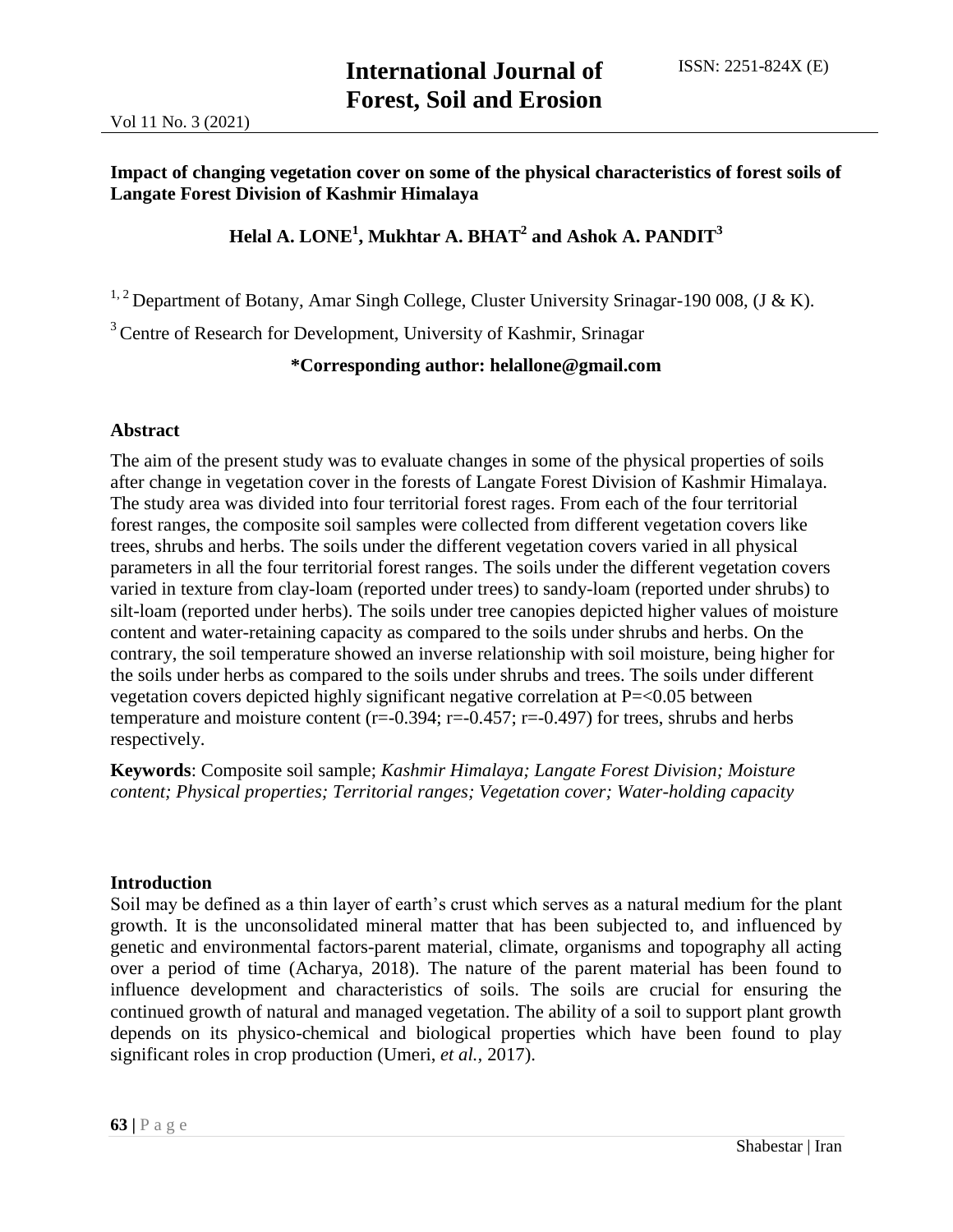Forests have been the primary source to rejuvenate productivity of land by improving soil health through the action of root system and addition of organic matter through litter fall. The decomposition of forest litter and recycling of nutrients made soil physico-chemical and biological properties favourable for plant growth. The quality of soils does not depend on its ability to supply adequate nutrients alone but the nutrients must be in the right proportion as needed by the plants (Ayeni *et al.,* 2011).

Soils are put under tremendous pressure and their risk of degradation increases greatly with the increase in the demand for vegetation, animal feed and vegetation by-products such as wood. Land-cover changes have a drastic effect on physic-chemical and biological properties of soil and hence change the quality of soil (Irshad *et al*., 2015; Jaiarree *et al*., 2011). The improper agricultural practices coupled with overgrazing reduce the soil to the forces of erosion (Alkharabsheh *et al*., 2013; Conant *et al*., 2016; Recanatesi, 2015). The unsustainable land-use and land-cover changes are recognized as the main factors in the process of soil resource degradation, which can be defined as "a long-term decline in ecosystem functions and measured in terms of net primary productivity caused by disturbances from which land cannot recover unaided'' (Bai *et al*. 2008). Managing vegetation sustainably, whether in forests, pastures or grasslands will boost its benefits, including timber, fodder and food, in a way meets society's needs while conserving and maintaining the soil for the benefit of present and future generations.

### **Material and Methods**

The Langate Forest Division falls in the north-western part of the Kashmir valley between 34° 15' and 34° 45´ N latitude and 73° 45' and 74° 45' E longitude. The forests extend over an area of  $360.60 \text{ km}^{-2}$  and occupy north-eastern slopes of Kazinag and Shamsabri ranges. The altitudinal zonation varies from 1590-4093m a.s.l. The entire area is divided in to four territorial ranges viz., Rafiabad, Mawar, Rajwar and Magam. These four forest ranges selected to represent the four different sites (Sites I, II, III and IV) respectively for the present investigation (Fig. 1).

Survey of the study area and collection of composite soil samples from different study sites of the four forest ranges was carried out on seasonal basis. Composite surface soil samples were collected at random from the study sites under differential vegetation covers (trees, shrubs and herbs) at a depth up to 10 cm and stored in polyethylene bags for analysis in the laboratory. The physical parameters studied included texture, temperature, moisture content and field capacity. The soil texture was determined by using the sieves of different meshes size. The USDA particle size classes viz., sand (2.0-0.02mm), silt  $(0.02-0.002)$  and clay  $( $0.002$ ) were followed while assigning textural classes (Lemenih$ *et al*., 2005). The temperature was measured with the help of a soil thermometer provided with a scale-graduated up to 50°C. Probe of the thermometer was inserted five centimeters deep into the soil and average of five findings recorded.

The soil moisture content was measured by gravimetric method following the procedure prescribed by Gupta (2004). 5g of soil was weighed in a shallow stoppered weighing bottle and the bottle unstoppered for 24 hours was placed in a drying oven at 105°C. The sample was allowed to cool. The covered bottle was shifted to a dessicator, weighed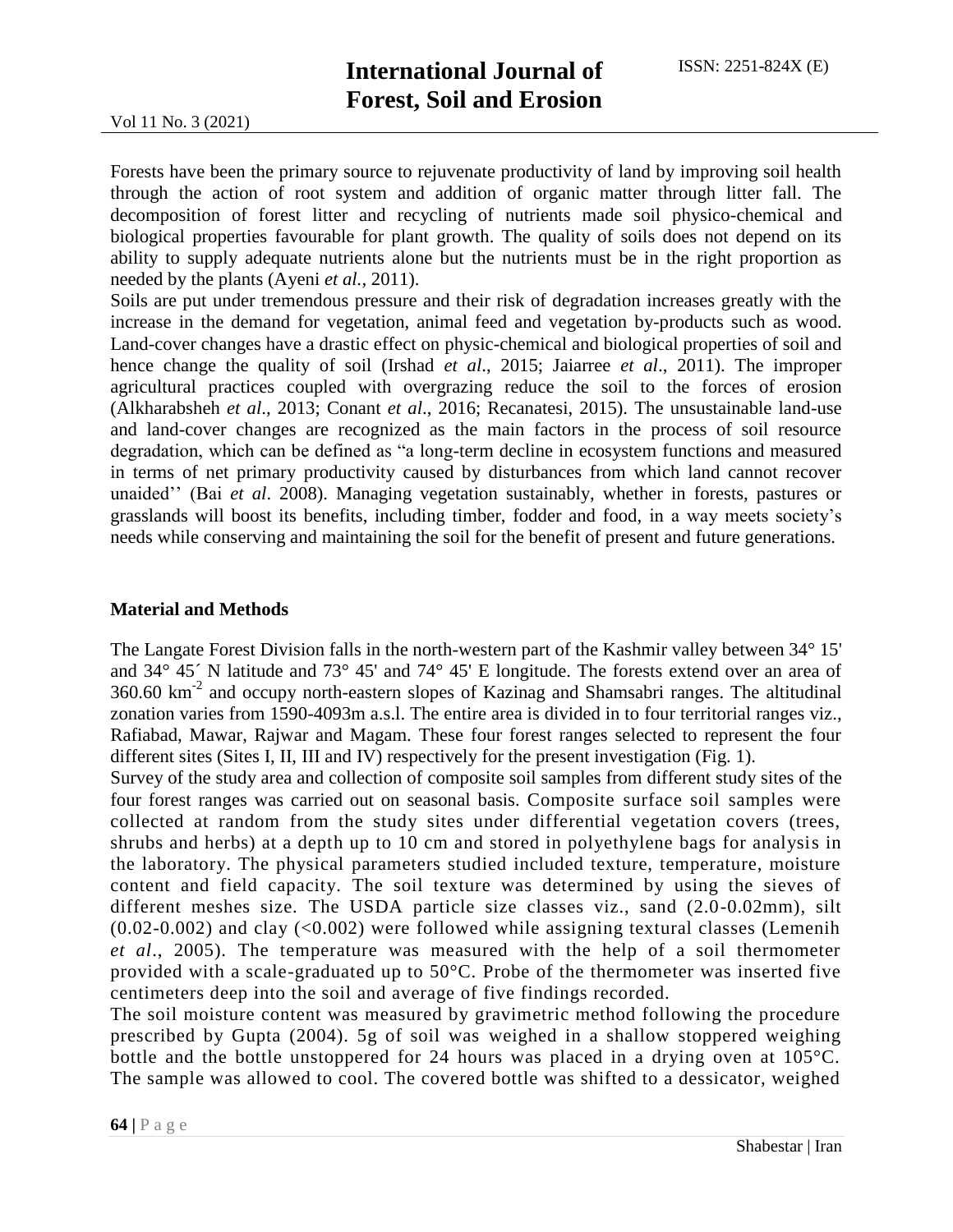and again oven dried to a constant weight. The difference between two weights gives the amount of moisture present in the soil sample. The percentage of moisture content was calculated as under:

| $\%$ Moisture $=$ | Loss in weight                 |  | 00 |
|-------------------|--------------------------------|--|----|
|                   | Oven dry weight of soil sample |  |    |

The field capacity was measured by Field Method following the procedure adopted by Gupta (2004). A uniform plot measuring 1m x 1m was selected and weeds, pebbles, etc., if any, were removed. The plot was bunded from all sides. Sufficient water was applied to the plot to completely saturate the soil to the desired depth (5-7 cm). The plot was covered with a polyethylene sheet to check evaporation and left undisturbed for 24 hours. Soil sample was taken from the center of the plot from 5-7 cm depth. Moisture content was determined by gravimetric method on daily basis till the values of two successive days were found to be nearly equal. The daily readings were plotted on graph paper and the lowest reading was taken as the value of field capacity of the soil.

## **Results**

A detailed study of the physical characteristics of soils in Langate Forest Division under different vegetation covers was carried out and the results of soil analysis are depicted in Figures 2-5.

## **Soil Texture**

The soil texture under various plant communities is depicted in Table 1. The soils varied in texture from clay-loam to sandy-loam to silt-loam. The more common textural classes were siltyloam and clay-loam. Though the sand and silt fractions showed wide variations, yet the clay content, in general, showed slight variations, being maximum under tree soils against the minimum for the soils under shrubs and herbs. The higher concentration of sand was recorded for the soils under shrubs as compared to the soils under trees and herbs at all the study sites. Likewise, the soils under herbs recorded greater concentration of silt at all the sites. In general, the soils under trees are clay-loam compared to the soils under shrubs and herbs which are sandyloam and silt-loam respectively (Figure 2).

## **Soil Temperature (0C)**

The soil temperature (°C) under different vegetation covers in different seasons is presented in Figure 2a-b. At Site I, the maximum temperature was reported for the soils under herbs in summer season  $(24 \text{ °C})$  and minimum temperature for the soils under shrubs in winter (4 $^{\circ}$ C) during 1<sup>st</sup> year of the study while as during 2<sup>nd</sup> year the maximum temperature was reported again for the soils under herbs in summer (25°C) and minimum for the soils under trees in winter (4°C). The soil temperature at Site II appeared to range between  $3 \text{ }^{\circ}\text{C}$  for the soils under trees in winter and 23  $\text{ }^{\circ}\text{C}$  for the soils under herbs in summer season during  $1<sup>st</sup>$  year and between  $4<sup>°</sup>C$  for the soils under trees in winter and  $21^{\circ}$ C for the soils under herbs in summer during the  $2^{\text{nd}}$  year of the study. At Site III, the soil temperature fluctuated between  $2^{\circ}$ C for the soils under shrubs in winter and 26 °C for the soils under herbs in summer and between  $4^{\circ}$ C for the soils under trees in winter and  $20^{\circ}$ C for the soils herbs in summer for the  $1^{st}$  and  $2^{nd}$  years of the study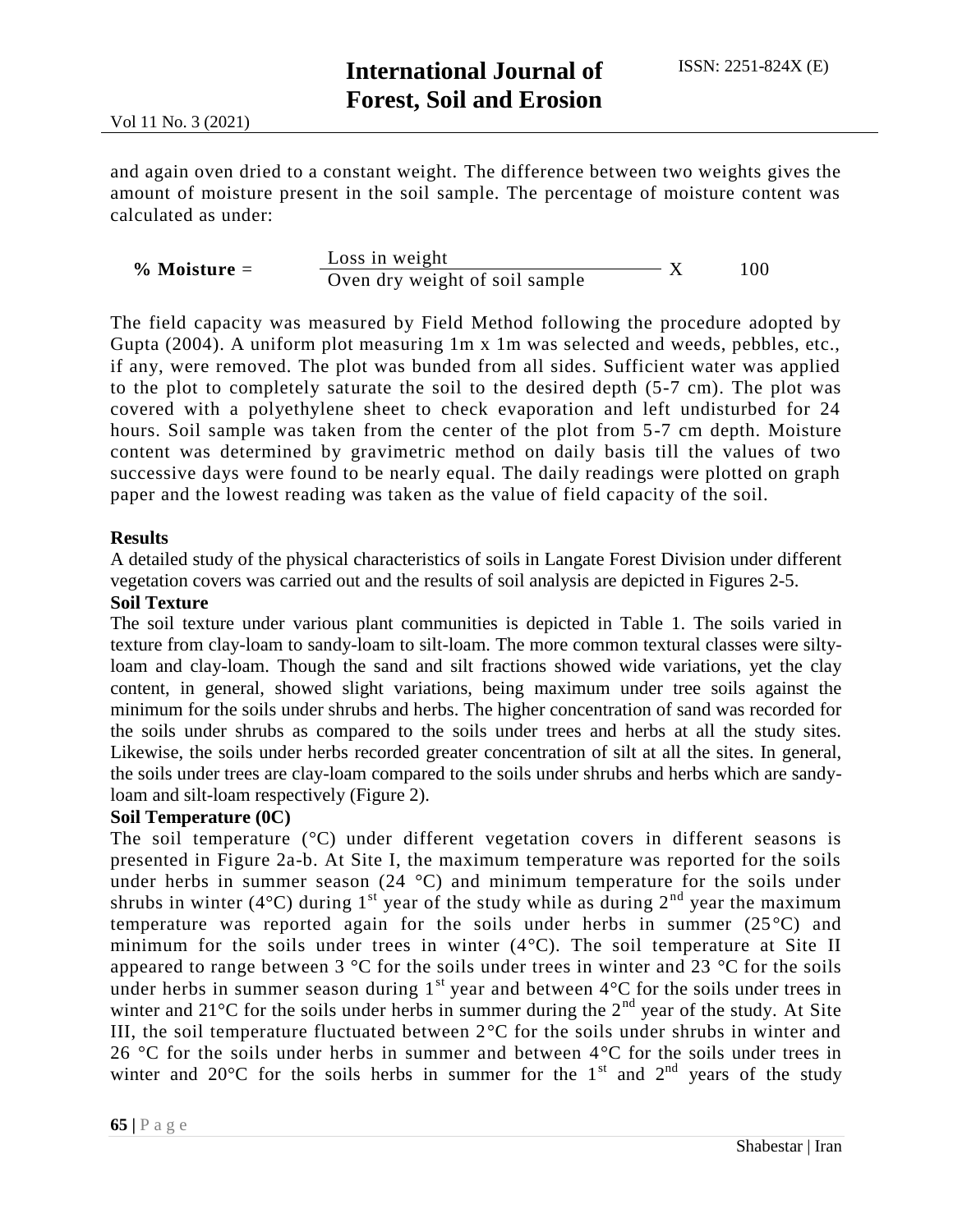respectively. At Site IV, the soils under trees recorded lowest temperature of 3 °C in winter and the highest temperature of 22°C for the soils under herbs in summer season during the  $1<sup>st</sup>$  year while as the values fluctuated between  $5<sup>o</sup>C$  for the soils under trees in winter and  $20^{\circ}$ C for the soils under herbs in summer during the  $2^{nd}$  year of the study. The overall annual mean values for soil temperature fluctuated between a minimum of 8.75**±** 6.23 for tree soil (site IV) and a maximum of  $13.25 \pm 7.54$  for herb soil (site I) during the  $1<sup>st</sup>$  year of the study period and between a minimum of 8.75 $\pm$ 3.59 for tree soil (Site I) and a maximum of 12.75±6.55 for herb soil (Site II). In general, the soils under trees and shrubs depicted lower values for soil temperature as compared to the soils under herbs (Fig.3c). **Moisture content (%)**

Soil moisture content (%) of the soil samples collected from different study sites of the Langate Forest Division under various plant communities in different seasons of the study period is depicted in Figure 4a-b. The soils under trees depicted higher moisture content as compared to the soils under shrubs and herbs and the percentage moisture content ranged from 10.65 to 27.0 during the 1<sup>st</sup> year and from 11.15 to 30.50 during the  $2<sup>nd</sup>$  year of the study. The lowest value for percentage moisture content was reported in summer at site I (10.65) for the soils under herbs and the highest in winter (27.0) for the soils under trees during  $1<sup>st</sup>$  year while as during  $2<sup>nd</sup>$  year the lowest value for percentage moisture content was reported in summer (11.15) for the soils under shrubs and the highest in winter (27.50) for the soils under trees. On the other hand, the percentage moisture content recorded at Site II ranged from 12.20 (herb soil) in summer to 25.75 (tree soil) in spring and 14.10 (herb soil) in summer to 30.50 (tree soil) in autumn for  $1<sup>st</sup>$  and  $2<sup>nd</sup>$  year of the study period respectively. At Site III it varied from a minimum of 15.95 for herb soils in winter to 22.0 for tree soils in the same season during  $1<sup>st</sup>$ year and from a minimum of 17.30 for herb soils in summer to a maximum of 27.60 for shrub soils in autumn during  $2^{nd}$  year. At Site IV, it fluctuated between a minimum of 13.15 in spring (herb soil) and a maximum of 21.10 in autumn (tree soil) during  $1<sup>st</sup>$  year while for  $2<sup>nd</sup>$  year, a range of 13.10 for herb soils during autumn to 23.40 for tree soils during summer was obtained. The overall annual mean value of soil moisture content ranged from  $14.10\pm0.99$  for herb soil at site IV to 23.00 $\pm$ 2.82 for tree soil at site II during 1<sup>st</sup> year of the study and from 14.85 $\pm$ 1.93 for the soils under herbs at Site IV to 24.75 $\pm$ 4.29 for the soils under trees at Site II during  $2<sup>nd</sup>$  year of the study (Fig. 4c). In general, the soils under trees and shrubs showed comparatively higher content of moisture than the soils under herbs at all the study sites of the Division.

### **Field Capacity (%)**

A perusal of data depicted in Figure 5a-c revealed that the annual mean values for field capacity ranged between a low of  $32.50\pm3.11$  for shrub soil at Site II and a high of  $41\pm4.69$ for tree soil at Site III and between  $31.50\pm2.89$  for herb soil at Site I and  $40.25\pm4.50$  for tree soil at Site III during the two consecutive years (Fig.5a-c). In general, the soils under trees revealed higher values for field capacity than shrub and herb soils. However, there were significant temporal and spatial variations. Thus, at Site I the field capacity values showed a range of 31.0 (for shrub soils in spring) to 45.0 (for the tree soils in autumn) during the  $1<sup>st</sup>$  year while for the  $2<sup>nd</sup>$  year it ranged between 28.0 (for the herb soils in autumn) and 41.0 (for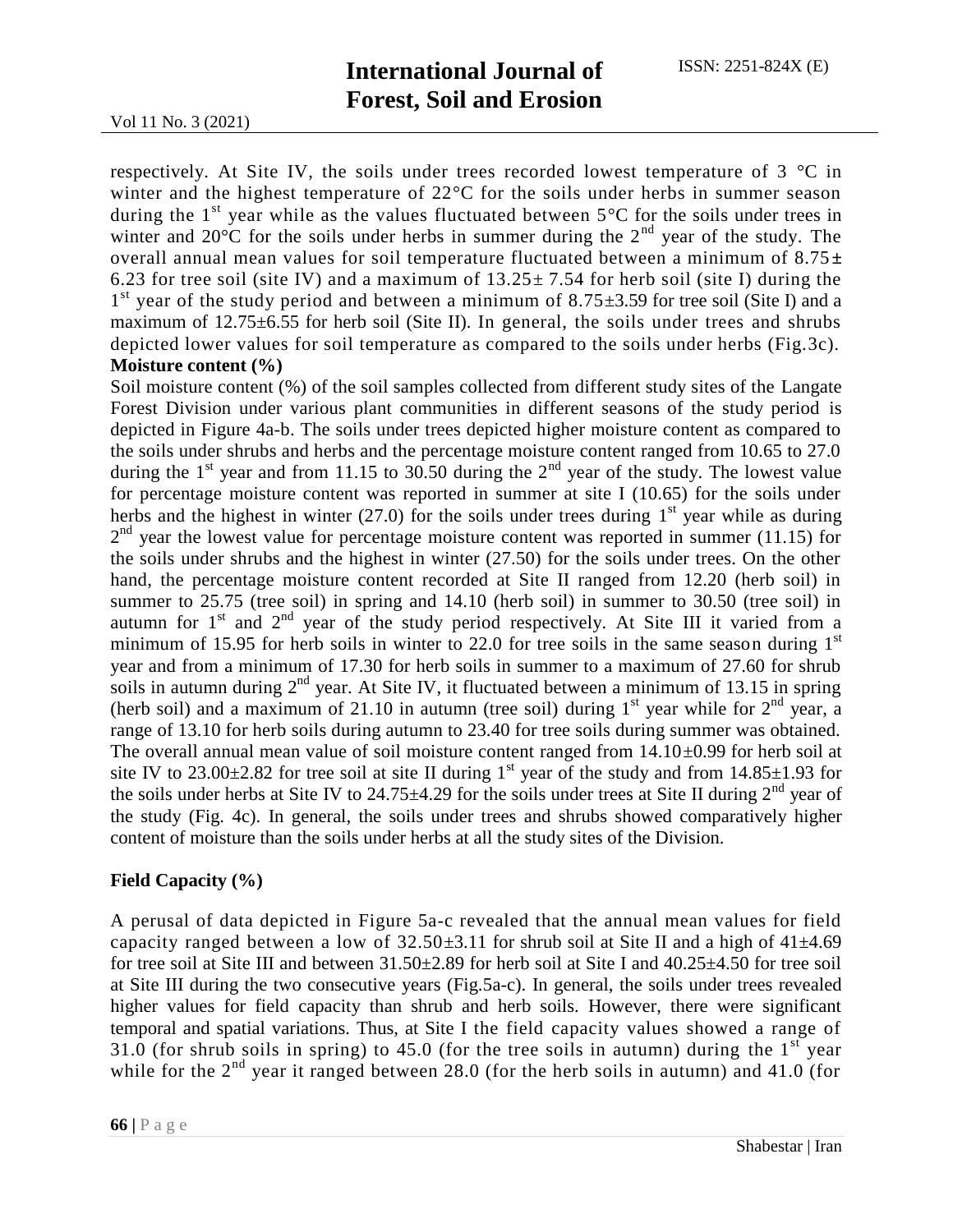the tree soils in spring). At Site II, the maximum field capacity was found to be 40.0 for the soils under trees in winter and a minimum of 30.0 for the shrub soils in autumn during  $1<sup>st</sup>$  year and during the  $2<sup>nd</sup>$  year its maximum (44.0) was found for the soils under trees in autumn as against the minimum (28.0) for the soils under herbs in winter. At site III, the field capacity exhibited a range of 31.0 (for the soils under shrubs in winter) to 47.0 (for the soils under trees in winter) during the  $1<sup>st</sup>$  year while for the  $2<sup>nd</sup>$ year it fluctuated between 30.0 for the soils under herbs in summer and 44.0 for the soils under trees in autumn. At Site IV the values of this parameter fluctuated between 30.0 for the soils under shrubs in autumn and 43.0 for the soils under trees in both spring and autumn seasons of  $1<sup>st</sup>$  year of the study and between 29.0 for the soils under shrubs in spring and 43.0 for the soils under herbs in summer of  $2<sup>nd</sup>$  year of the study.

#### **Discussion**

Soil being the most important medium for plant growth revealed marked variations in various physical characteristics under different vegetation covers during the present study. The distributional pattern of soil textural classes revealed that with a decrease in the vegetation cover soils are left naked, thus becoming vulnerable to erosion, a process that deprives them of finer soil particles and gives them a silt loam character (Buckman and Brady, 1967; Yadav, 1967). The past records indicate that the whole area was once covered by dense coniferous forests (Kawosa, 2001). Assuming the soil texture at all the sites having been initially similar, there is a possibility that with decrease in canopy cover from coniferous forests to scrubs and subsequently to grasslands due to various disturbances, the clay-loam type (reported under tree cover) are replaced by sandy-loams (reported under scrub), which further due to erosion of finer soil particles get replaced by silt-loams that have been reported under herbs during the present investigation. Soil texture exerts a strong influence on many hydrological and biogeochemical processes in forest ecosystems by affecting the ability of soils to retain carbon, water and other nutrient ions (Jenny, 1980).

It was also found that the soils under tree canopies depicted higher values of moisture content as compared to the soils under shrubs and herbs. This is due to the fact that both the forest and litter covers have a conserving effect on soil moisture. The shady conditions that prevail in the forest floor due to canopy cover and overlying litter slows down evaporation and transpiration and thus results in the less loss of moisture. The soils under shrubs also showed somewhat higher values of moisture content as compared to herb soils due to blanketing effect of leaves and branches of shrubs that undoubtedly reduce the rate of evaporation from the soil by their influence in retarding wind movement. Soil moisture controls plant growth through its function as a solvent and carrier of nutrients, its direct function as a nutrient, and its numerous relations to chemical processes and microbial activities in the soil.

The soil temperature, in general, showed an inverse relationship with soil moisture. The soils under different vegetation covers depicted highly significant negative correlation between temperature and moisture content ( $r = -0.394$ ;  $r = -0.457$ ;  $r = -0.497$ ) for trees, shrubs and herbs respectively. All the values are significant at  $P < 0.05$ . The soil under herbs showed higher values for temperature as compared to the soils under shrubs and trees. This is attributed to inadequate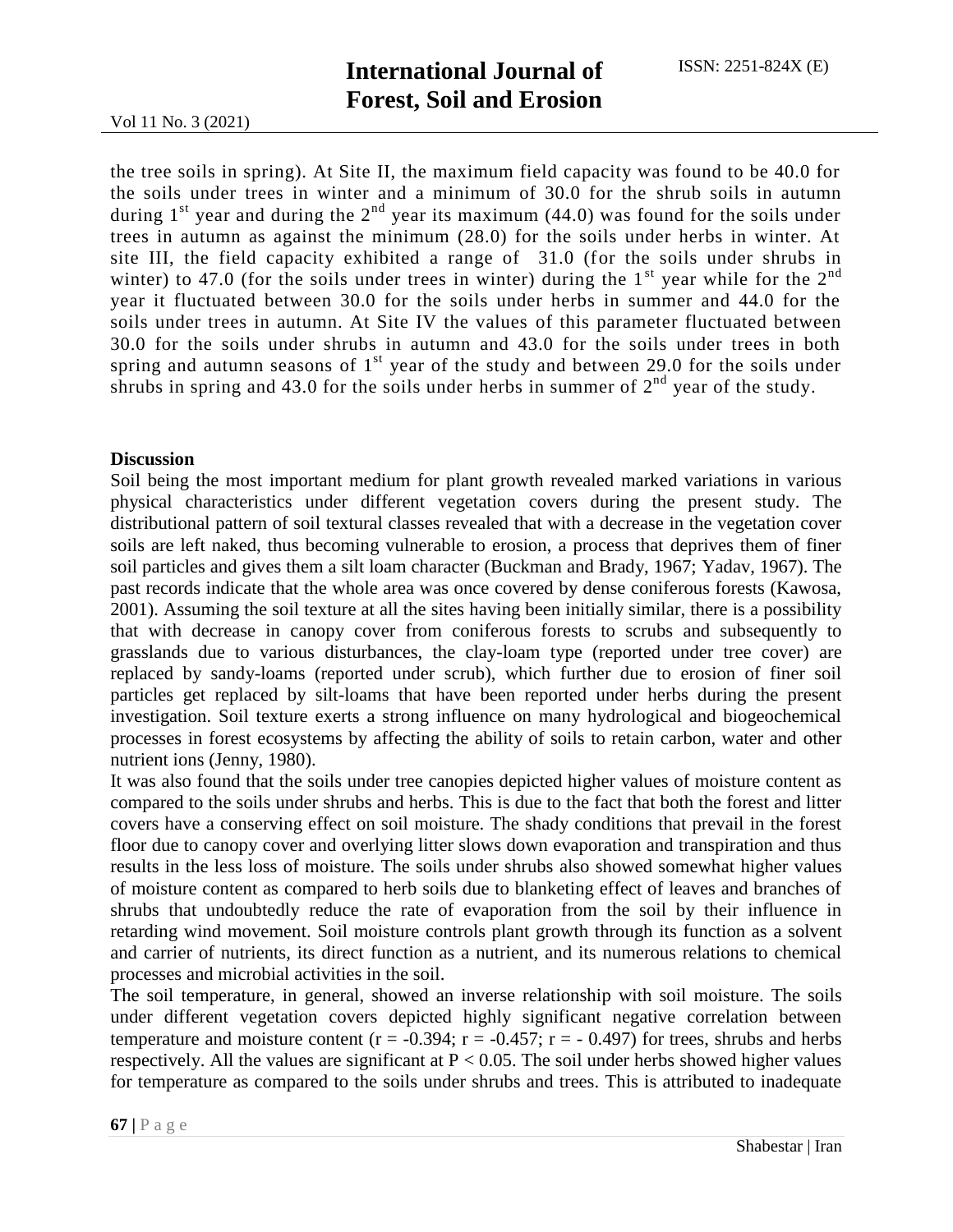Vol 11 No. 3 (2021)

sheltering effect of herbaceous vegetation. The tree canopy and forest floor contribute to moderate extremes of soil temperatures protecting the soil from extremely high soil temperatures by intercepting solar radiations. During the present investigation, it was also found that the soils under trees had more water-retaining capacity as compared to shrub and herb soils. This is due to the fact that tree soils contain finer particles than the shrub and herb soils, providing more film surface for the retention of water (Yadav and Pathak, 1969). Likewise, greater the proportion of colloidal constituents, clay and humus, the more water there will be held. The more absorptive power of soil colloids for water is due to the extremely large surface exposed by matter in the colloidal state. Thus, the water-retaining power of the soils is determined by a number of factors including soil texture (or size of particles), soil structure (i.e. the arrangement and compactness of particles) and the amount of expansible organic matter and colloidal clay. Organic matter affects water content directly by retaining water in large amounts on the extensive surfaces of its colloidal constituents and holding it like a sponge in its less decayed portions.

### **Conclusion**

The principal objective of the present study was to determine some of the physical characteristics of soils of Langate Forest Division under different vegetation covers. The results from the present study showed that the soils varied considerably with the change in the vegetation cover from trees to shrubs to herbs. The overall impact of changing the vegetation cover has degraded the quality of the soils. Therefore, sustainable forest conservation should be practiced in order to maintain the biodiversity, soil quality and restoration of degraded areas for the benefit of present and future generations.

### **References**

- Acharya S M 2018. Physico-chemical analysis of selected agricultural soil samples in Junnar tehsil of Pune district, Maharashtra. Int. J. Forest, Soil and Erosion, 8 (3): 37-40.
- Alkharabsheh M M, Alexandridis T, Bilas G, Misopolinos N and Silleos N 2013. Impact of land cover change on soil erosion hazard in northern Jordan using remote sensing and GIS, Procedia environmental sciences, 19: 912-921.
- Ayeni L S and Adeleye E O 2011. Soil nutrient status and nutrient interactions as influenced by agro wastes and mineral fertilizer in incubation study in the Southwest Nigeria. International Journal of Soil Science, 6 (1): 60-68.
- Bai Z, Dent D, Olsson L and Schaepman M 2008. Global assessment of land degradation and improvement. Identification by remote sensing. No. 2008/01 in. ISRIC-World Soil Information, Wageningen.
- Buckman H O and Brady N C 1967. The Nature and Properties of Soils. Eurasia Publishing House (Pvt.) Ltd., New Delhi.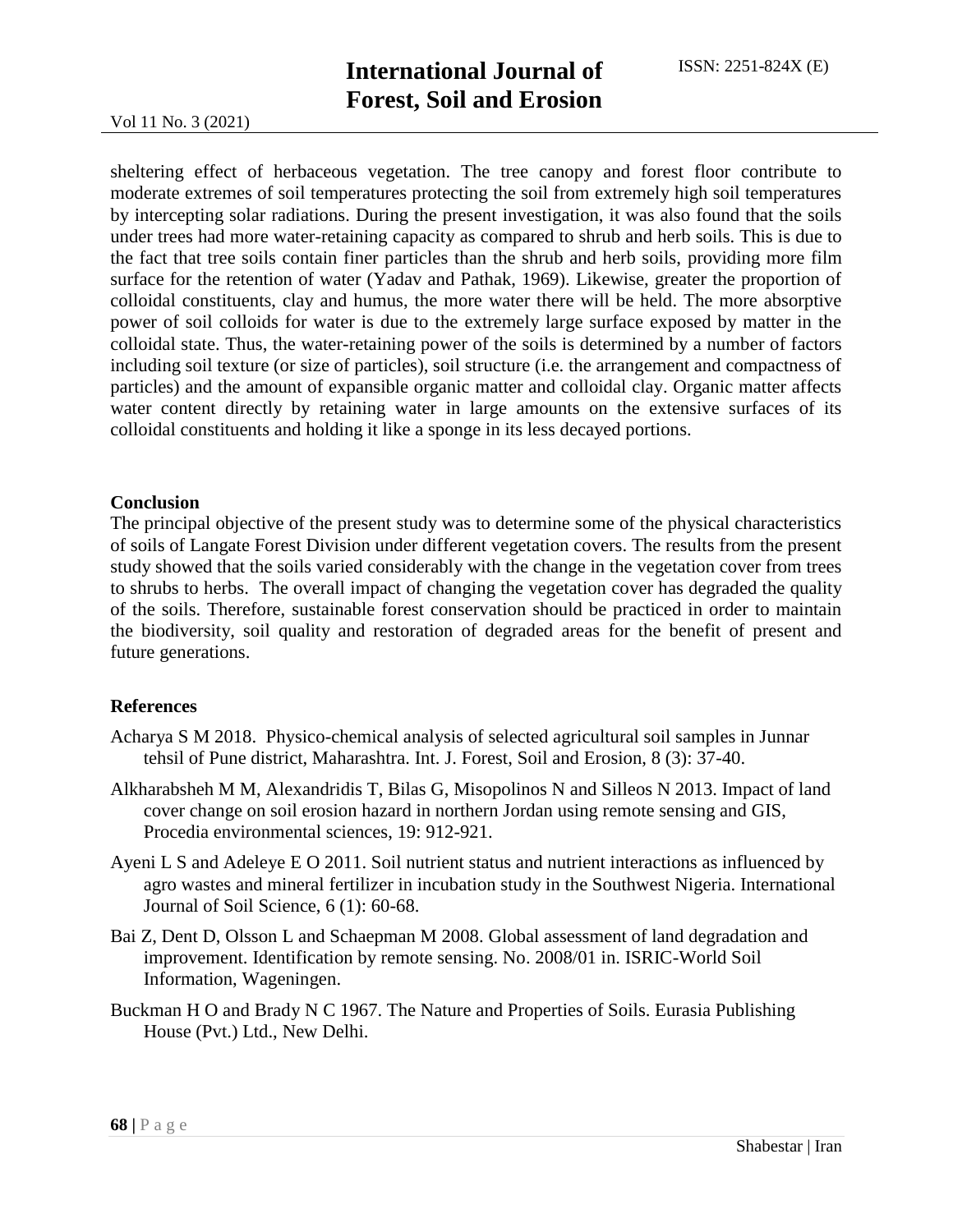- Conant R T, Cerri C E, Osborne B B and Paustian K 2016. Grassland management impacts on soil carbon stocks: A new synthesis, Global environmental change-human and policy dimensions, 23: 240-251.
- Gupta P K 2004. Soil, Plant, Water and Fertilizer Analysis. Agro Botanica, Vyas Nagar, Bikaner, India.
- Irshad M, Ali J and Eneji A E 2015. Chemical properties of soil and runoff water under different land uses in Abbottabad, Pakistan, Environmental Earth Sciences, 74: 3501-3506.
- Jaiarree S, Chidthaisong A, Tangtham N, Polprasert C, Sarobol E and Tyler S 2011. Soil organic carbon loss and turnover resulting from forest conversion to Maize fields in Eastern Thailand, Pedosphere, 21: 581-590.
- Jenny H 1980. The Soil Resource. Springer-Verlag, New York.
- Kawosa M A 2001. Forests of Kashmir- A Vision for the Future. Natraj Publishers, Dehradun. 262 pp.
- Lemenih M, Karltun E and Olsson M 2005. Assessing soil chemical and physical property responses to deforestation and subsequent cultivation in smallholders farming system in Ethiopia. Agriculture, Ecosystems and Environment, 105: 373-386.
- Recanatesi F 2015.Variations in la nd-use/land-cover changes (LULCCs) in a peri-urban Mediterranean nature reserve: the estate of Castelporziano (Central Italy), Rendiconti lincei, 26: 517-526.
- Umeri C, Onyemekonwu R , Moseri H 2017. Analysis of Physical and Chemical Properties of Some Selected Soils of Rain Forest Zones 002 of Delta State, Nigeria. Agri Res & Tech: Open Access J.; 5(4): 001-005.
- Yadav J S P 1967. Soil studies in Andaman Evergreen Forests. Ind. For., 93: 649-656.
- Yadav J S P and Pathak T C 1969. Soil characteristics in relation to evergreen forests of Brahmaputra Valley in Assam. Ind. For., 95: 90-97.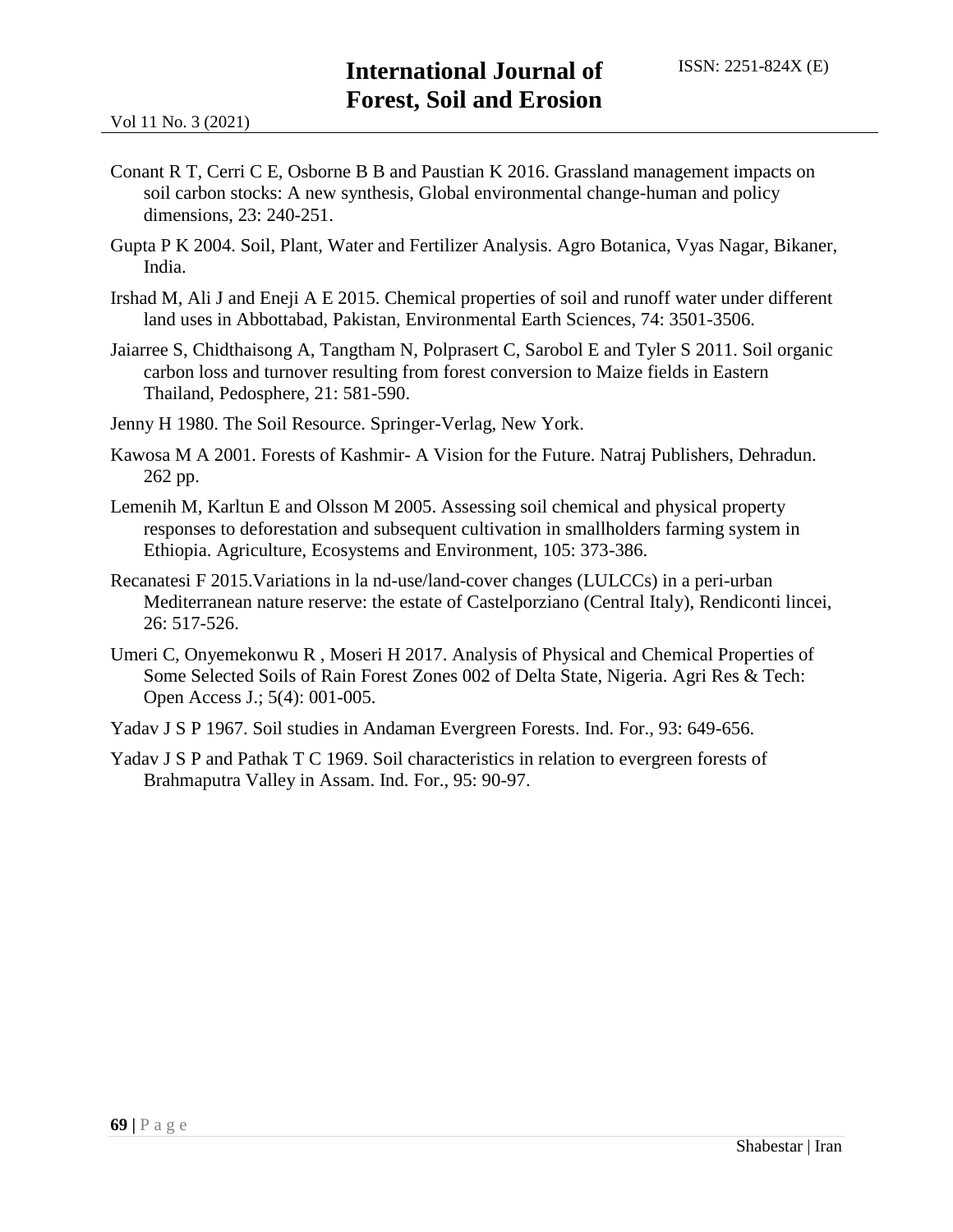# **International Journal of Forest, Soil and Erosion**

Vol 11 No. 3 (2021)



**Fig. 1. Location map of the study area showing different study sites.**



**Fig. 2a. Percentage of sand, silt and clay in soils at different study sites under various canopy covers. texture of soils of the study area**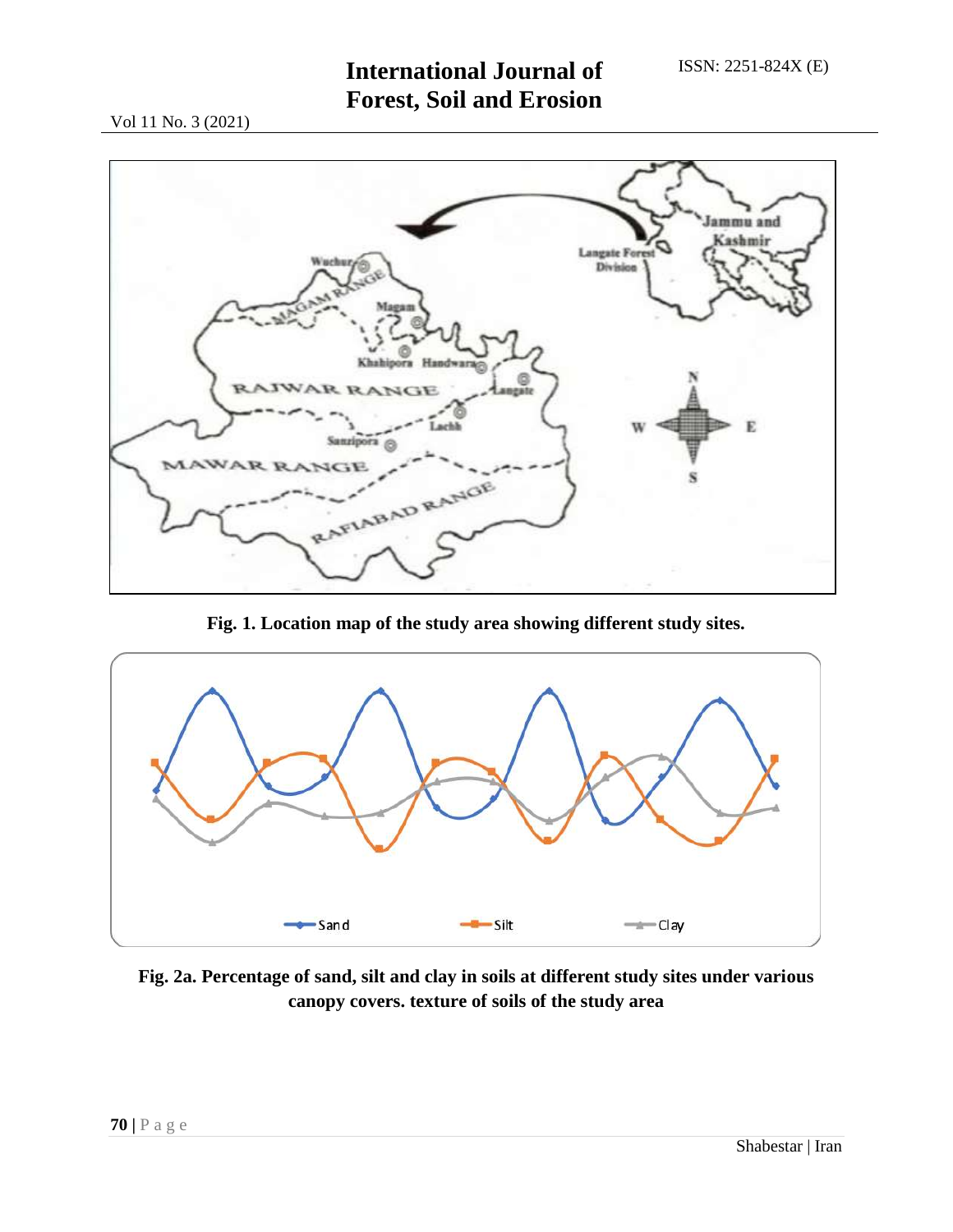Vol 11 No. 3 (2021)







**Fig. 3. Seasonal variations in temperature (°C) under different vegetation covers at various study sites (a) 1st Year, (b) 2nd Year and (c) annual mean temperature during the 1st and 2nd year by blue and pink bars respectively.**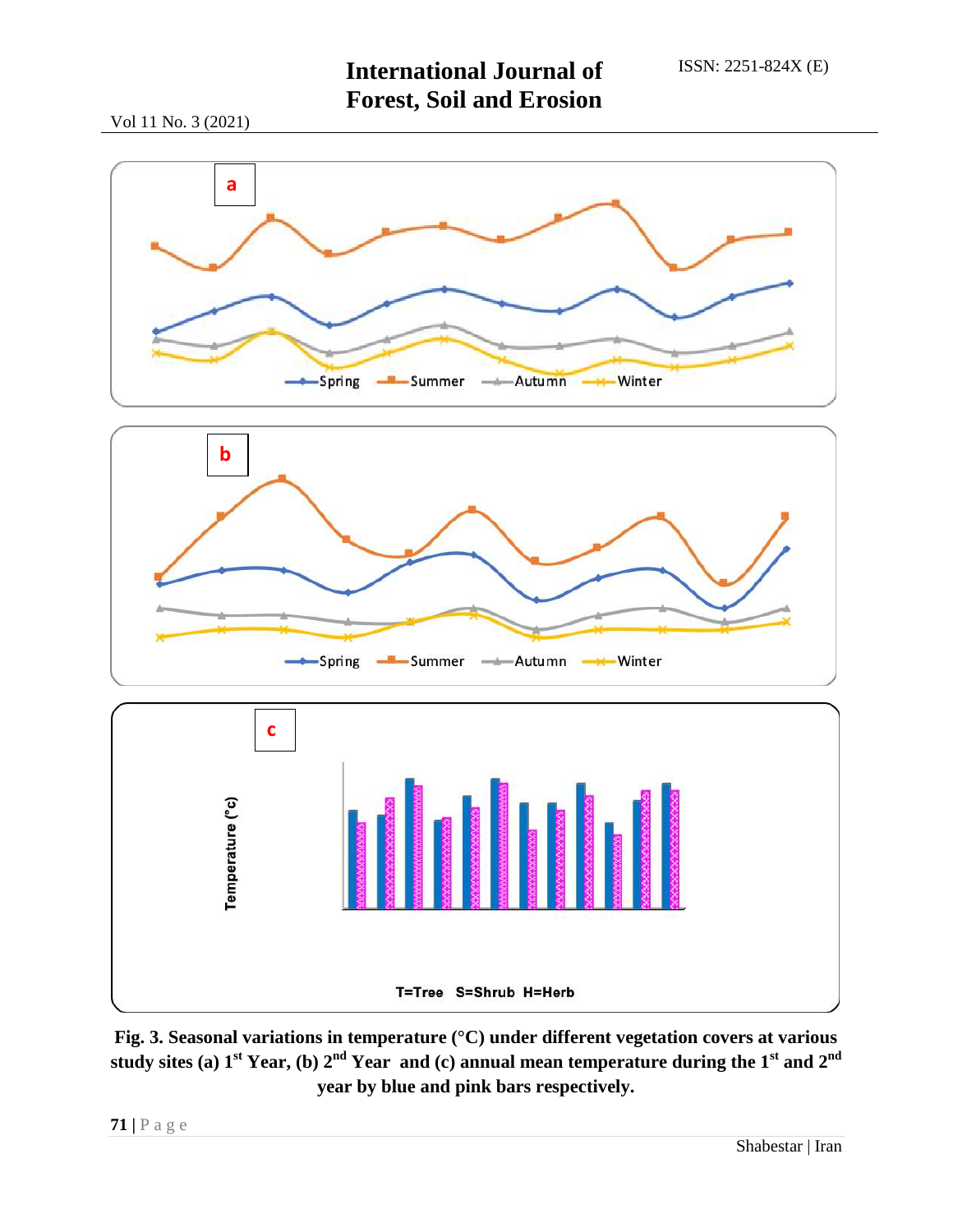## **International Journal of Forest, Soil and Erosion**

Vol 11 No. 3 (2021)



**Fig. 4. Seasonal variations in moisture (%) under different vegetation covers at various study sites (a) 1st Year, (b) 2nd Year and (c) annual mean temperature during the 1st and 2nd year by blue and pink bars respectively.**